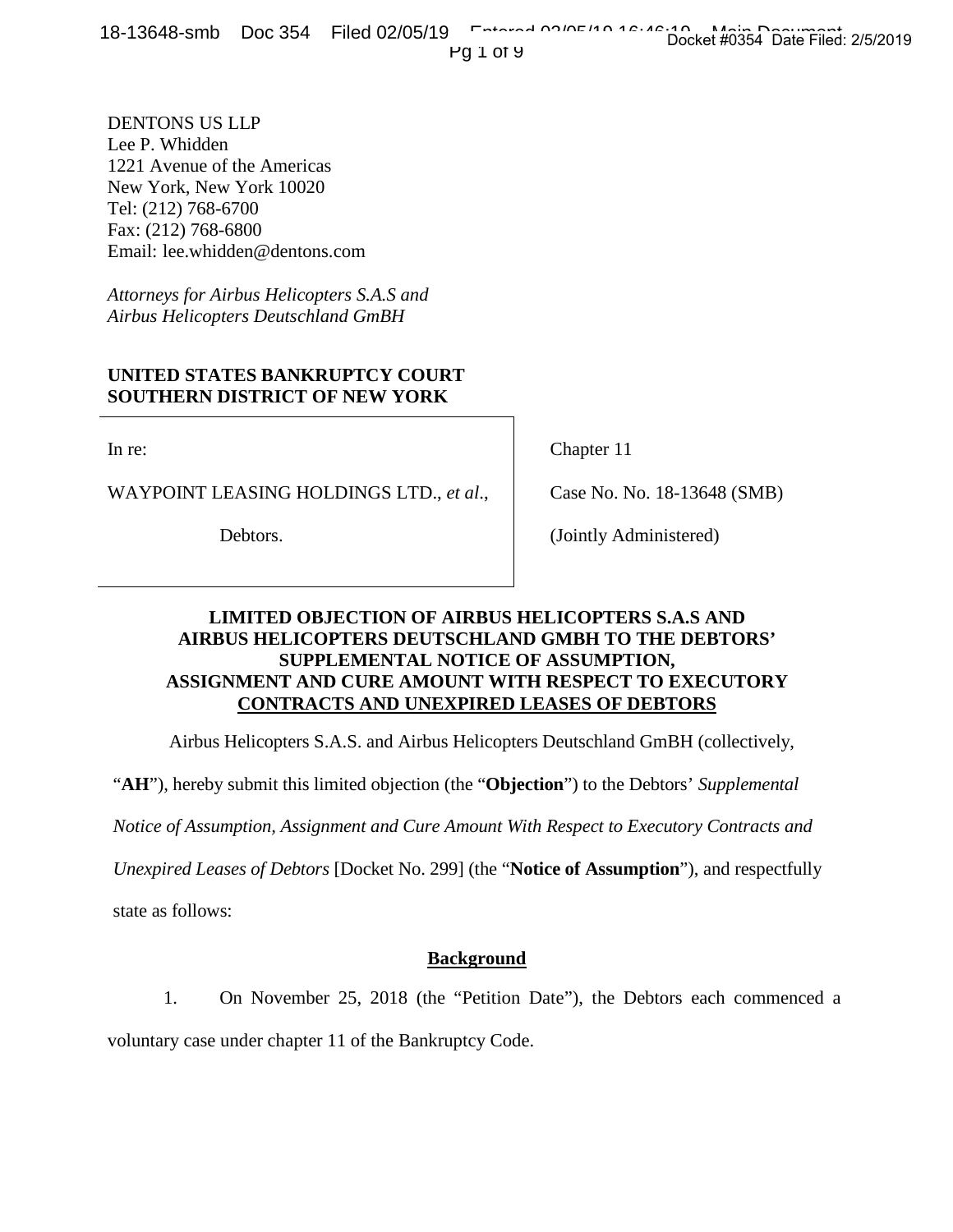### 18-13648-smb Doc 354 Filed 02/05/19 Entered 02/05/19 16:46:19 Main Document Pg 2 of 9

2. On December 10, 2018, the Debtors filed the *Motion of Debtors for Entry of Orders Approving: (I) (A) Bidding Procedures, (B) Bid Protections, (C) Form and Manner of Notice of Auction, Sale Transaction, and Sale Hearing, and (D) Procedures for the Assumption and Assignment of Certain Executory Contracts and Unexpired Leases; and (II) (A) Sale of Substantially All of the Debtors' Assets Free and Clear of Liens, Claims, Encumbrances, and Other Interests, (B) Assumption and Assignment of Certain Executory Contracts and Unexpired Leases, and (C) Related Relief* [Docket No. 64] (the "**Bidding Procedures Motion**").

3. Among other things, the Bidding Procedures Motion sought authority to pursue a sale process for substantially all of the Debtor's assets. In connection with the Debtors' sale process, the Debtors entered into a Stock and Asset Purchase Agreement with Macquarie Rotorcraft Leasing Holdings Limited").

4. On December 27, 2018, the Debtors filed the *Notice of Assumption, Assignment, and Cure Amount with Respect to Executory Contracts and Unexpired leases of Debtors*, (the "**Cure Notice**"), notifying counterparties that the Debtors were seeking to assume and assign certain Contracts, annexed to the Cure Notice as Schedule 1, to Macquarie Rotorcraft Leasing Holdings Limited ("**Macquarie**," and such schedule, the "**Assumed Macquarie Contract Schedule**") and identifying associated Cure Costs. As set forth in the Cure Notice, Contracts could be added or removed from the Assumed Macquarie Contract Schedule by the Debtors filing a supplemental notice.

5. On January 23, 2019, the Debtors filed the *Notice and Identities of Successful Credit Bidders* [Docket No. 297] (the "**Credit Bid Notice**"), announcing that the Credit Bids received by (i) Wells Fargo, National Association, as WAC Facility Agent for the WAC 2 Lenders (the "**WAC 2 Credit Bid**"); (ii) Lombard North Central plc as WAC Facility Agent for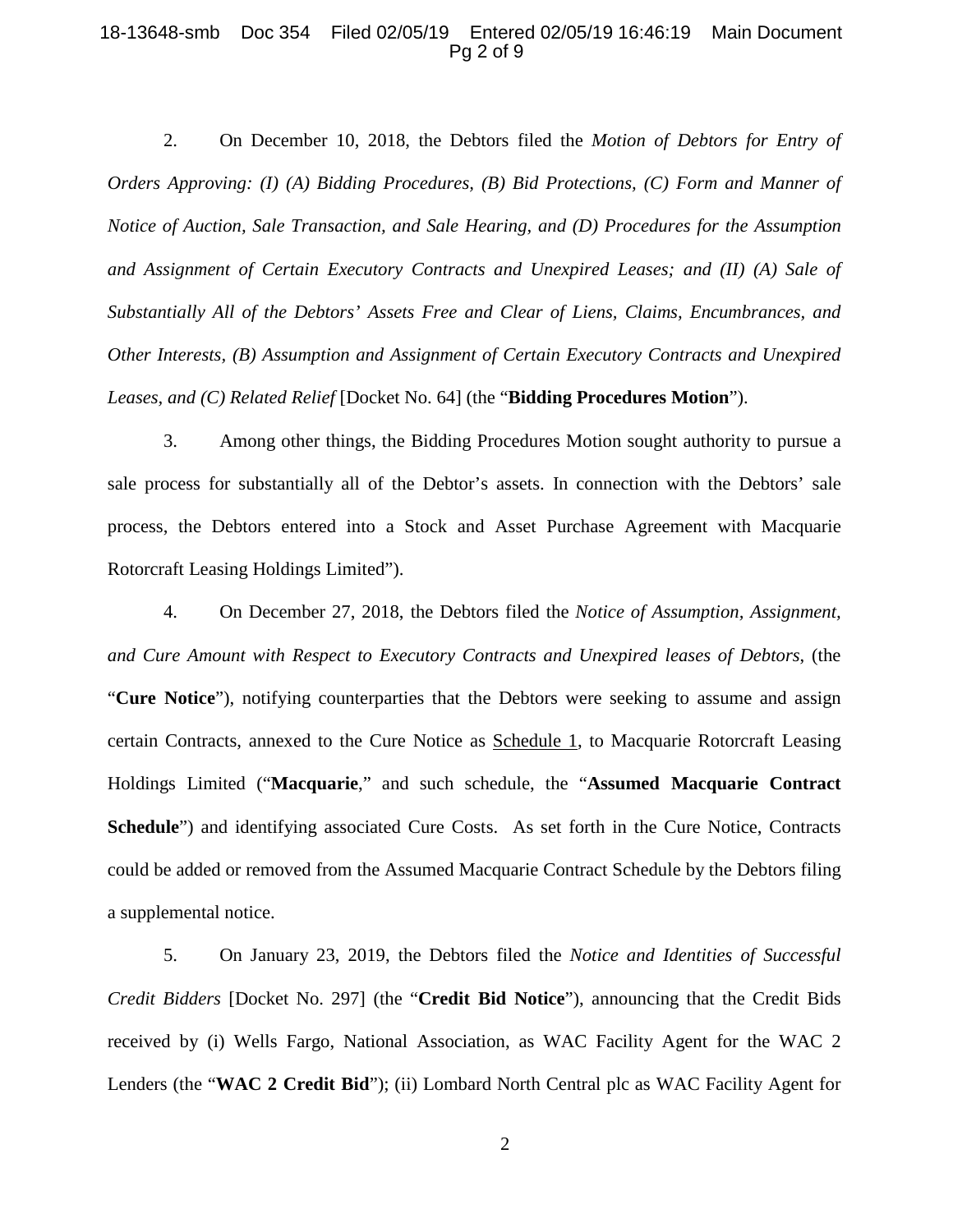### 18-13648-smb Doc 354 Filed 02/05/19 Entered 02/05/19 16:46:19 Main Document Pg 3 of 9

the WAC 9 Lenders (the "**WAC 9 Credit Bid**"); and (iii) Sumitomo Mitsui Banking Corporation and Sumitomo Mitsui Banking Corporation Europe Limited as WAC Facility Agents for the WAC 12 Lenders (the "**WAC 12 Credit Bid**"), was each deemed to be a Successful Credit Bid in accordance with the Bidding Procedures, subject to certain conditions set forth in the Credit Bid Notice.

7. On January 25, 2019, Debtors filed the Supplemental Cure Notice of contracts and unexpired leases being added to the Assumed Macquarie Contract Schedule ("**Supplemental Notice")** of contracts that may be assumed and assigned to Macquarie. [Docket No. 299].

8. The Contracts annexed to the Supplemental Notice as Schedule 1 (the "**Supplemental Macquarie Contracts**") are contracts the Debtor states it may assume and assign to Macquarie. Schedule 1 at rows 513 to 518 lists six (6) Airbus Helicopter contracts, including (1) Framework Agreement No.H135/H145/H175-2017, between Waypoint Asset Co 5 Limited and Waypoint Asset Co. 4 Limited and Airbus Helicopters and Airbus Helicopters Deutschland GmBH; (2) Storage Framework Agreements between Waypoint Asset Co 5 Limited and Airbus Helicopters Deutschland GmBH; and (3) Storage Framework Agreement Amendments Nos. 17, 18 and 19 to Agreement to EC145.183 Dated 15 October 2014 (collectively the "Assumed Airbus Helicopter Contracts").

9. The Cure Costs are the only amounts proposed to be paid upon the assumption and assignment of the Supplemental Macquarie Contracts. The Cure Costs listed for the Assumed Airbus Helicopter Contracts aggregate to \$7,726,793.61. Airbus disputes the Cure Costs listed on Schedule 1 row 513 to 518.

10. The Assumed Airbus Helicopter Contract are priced exclusively in Euros, not US Dollars. The aggregate costs to cure outstanding defaults under the Assumed Airbus Helicopter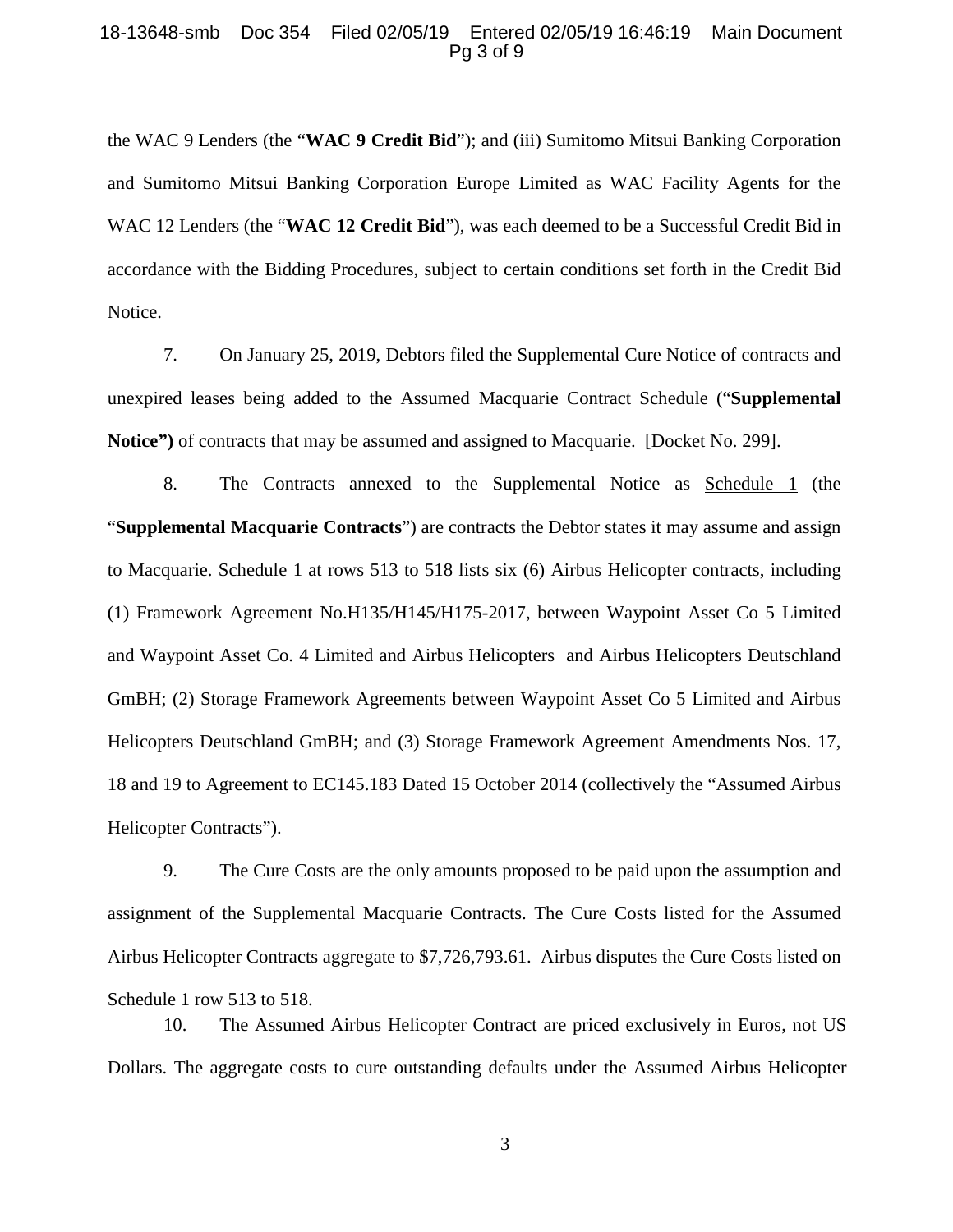#### 18-13648-smb Doc 354 Filed 02/05/19 Entered 02/05/19 16:46:19 Main Document Pg 4 of 9

Contracts as of February 4, 2018 were Euro 7,893,965,75. As of February 4, 2019, the exchange rate was (1.1443 USD/Euro). As of February 4, 2019, the February 1, 2019 cost to cure outstanding defaults under the Assumed Airbus Helicopter Contracts was USD 9,033,064.

11. The Supplemental Notice provides that any executory contract listed on Schedule 1 is being added to the Assumed Macquarie Schedule and therefore may be assumed and assigned to Macquarie, and to the extent, any party objects to the applicable Cure Cost of any Supplemental Macquarie Contract, it is required to file an objection by February 5, 2019 at 5:00 p.m. (ET).

## **Objection**

12. Prior to the Petition Date, certain of the Debtors, Waypoint Asset Co. 5 Limited and Waypoint Asset Co. 4 Limited and Airbus Helicopters S.A.S. and Airbus Helicopters Deutschland GmBH entered into a Framework Agreement No. H135/H145/H175 and related agreements.

13. In addition, Waypoint Asset Co. Limited entered into certain agreements for storage with Airbus Helicopters Deutschland GmBH as more fully identified in entries 514 to 518 of the Supplemental Notice.

14. Section 365 of the Bankruptcy Code permits a debtor to assume or reject an unexpired lease in its discretion. However, an executory contract may only be assumed if the debtor satisfies certain statutory conditions, including curing all monetary defaults. 11 U.S.C. § 365(b)(1)(A). *ReGen Capital I, Inc. v. Halperin (In re Wireless Data, Inc.)*, 547 F.3d 484, 489 (2d Cir. 2008) ("It is particularly important for a bankruptcy court to know to what degree a debtor is in default on an executory contract because a debtor cannot assume such a contract unless the debtor satisfies several statutory conditions designed to make the non-debtor contracting party whole. *See also In re Ionosphere Clubs, Inc*., 85 F.3d 992, 999 (2d Cir.1996) ("Congress's intent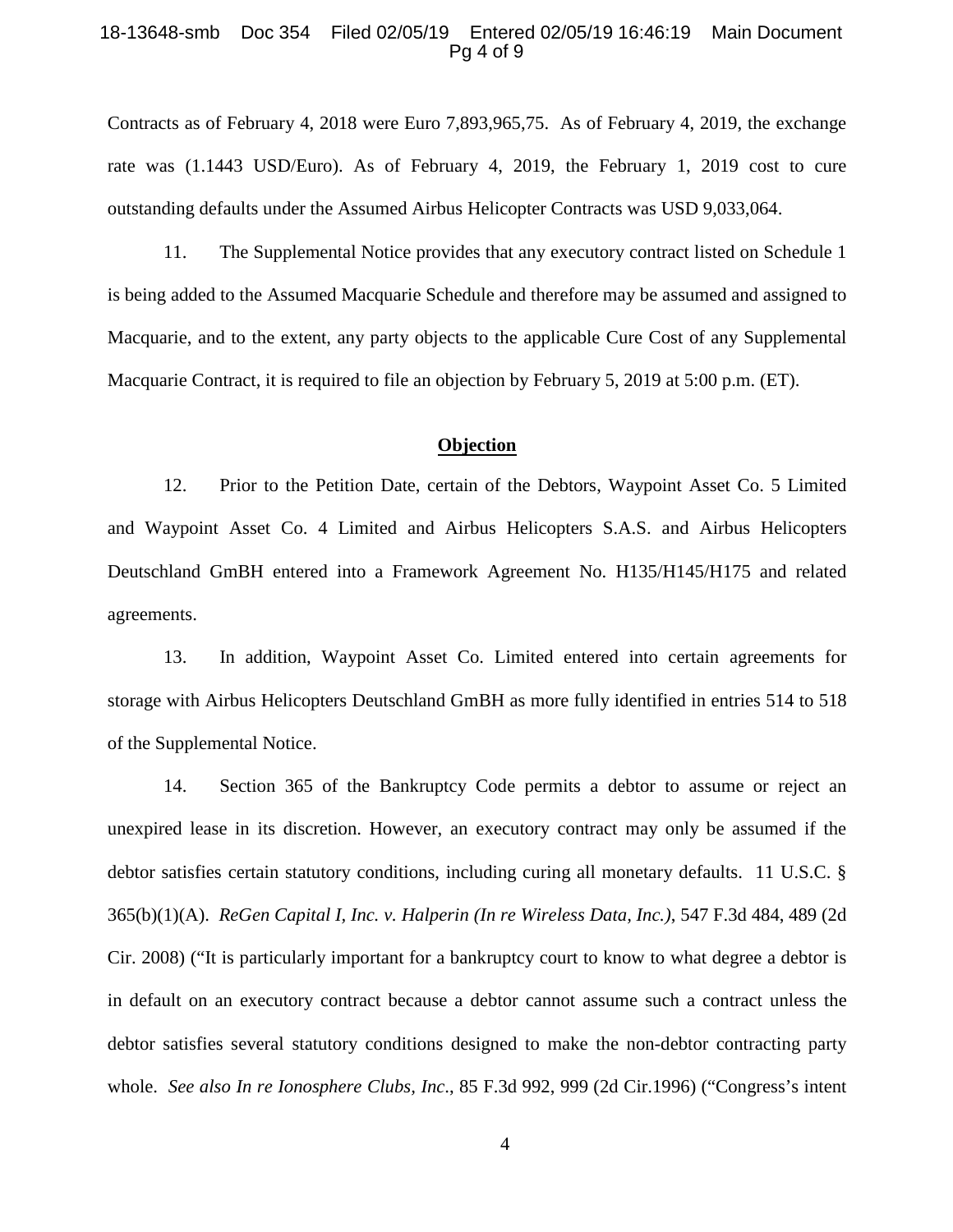#### 18-13648-smb Doc 354 Filed 02/05/19 Entered 02/05/19 16:46:19 Main Document Pg 5 of 9

in imposing these conditions on the ability of the debtor to assume the contract was to insure that the contracting parties receive the full benefit of their bargain if they are forced to continue performance.").

15. While AH has no objection to the assumption and related assignment of the contracts to the Macquarie upon payment of the appropriate cure amount, AH hereby objects to the proposed cure amounts listed in the Supplemental Notice for some of the contracts listed therein. Set forth on **Exhibit A** are the amounts and entries which are disputed as of the date of this Objection.

16. The Assumed Airbus Helicopter Contract are priced exclusively in Euros, not US Dollars. The aggregate costs to cure outstanding defaults under the Assumed Airbus Helicopter Contracts as of February 1, 2018 were Euro 7,893,965,75. As of February 4, 2019, the exchange rate was (1.1443 USD/Euro). As of February 4, 2019, the February 1, 2019 cost to cure outstanding defaults under the Assumed Airbus Helicopter Contracts was USD 9,033,064.

17. AH also objects to the proposed assumption of the agreements to the extent that the Debtors fail to satisfy any amounts that may become due and owing prior to the assumption of the agreements in connection with the closing of the sale to Macquarie.

18. AH also objects to the extent the Debtors seek to assume contracts without assuming all related agreements and contracts or any integrated agreement. "When the debtor assumes the lease or the contract under § 365, it must assume both the benefits and the burdens of the contract. Neither the debtor nor the bankruptcy court may excise material obligations owing to the non-debtor contracting party." *Empire State Bldg. Co. v. New York Skyline, Inc. (In re New York Skyline, Inc.)*, 432 B.R. 66, 77 (Bankr.S.D.N.Y.2010). This principle also applies when the agreement between the parties consists of several related agreements that all form part of the same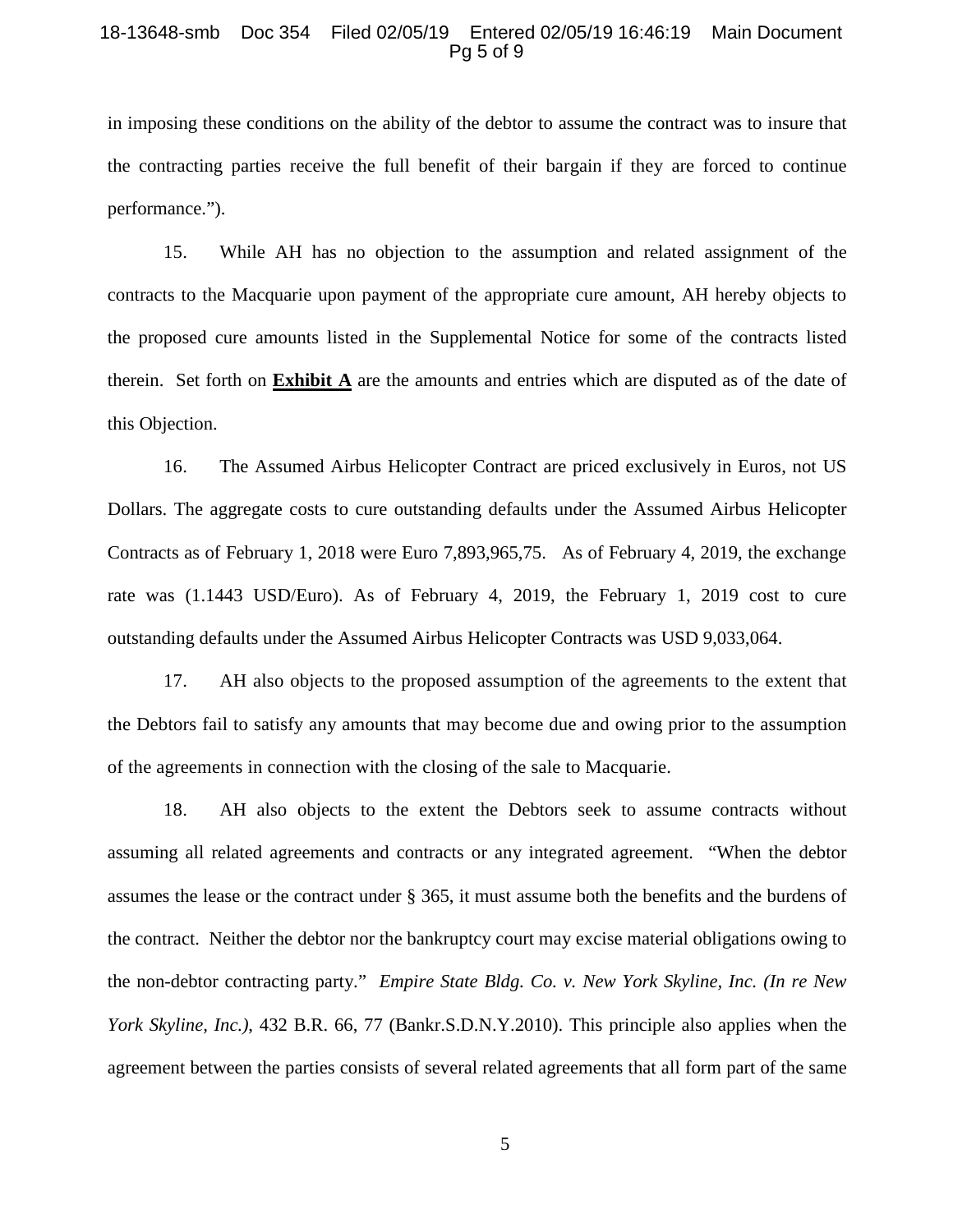#### 18-13648-smb Doc 354 Filed 02/05/19 Entered 02/05/19 16:46:19 Main Document Pg 6 of 9

integrated transaction. *In re Physiotherapy Holdings, Inc*., 538 B.R. 225, 234 (D. Del. 2015) (several separate agreements constitute one integrated agreement for the purpose of assumption under section 365).

19. Here, the agreements are part of a complex framework agreement between the Debtors and AH for the manufacture of aircraft.

20. Therefore, any order approving the assumption of the agreements must make clear that each related operative document to which a Debtor is a party that is integral to such transaction, whether explicitly listed in the schedule of unexpired leases or not, shall be assumed by the Debtors according to the terms of the agreement.

21. AH expressly reserves the right to make such other and further objections as may be appropriate, including the right to amend, modify and supplement this Objection. In addition, nothing set forth herein shall be construed as a waiver, release, discharge or disallowance of any and all administrative and pre-petition claims against the Debtors.

[*The remainder of this page has been left blank intentionally.*]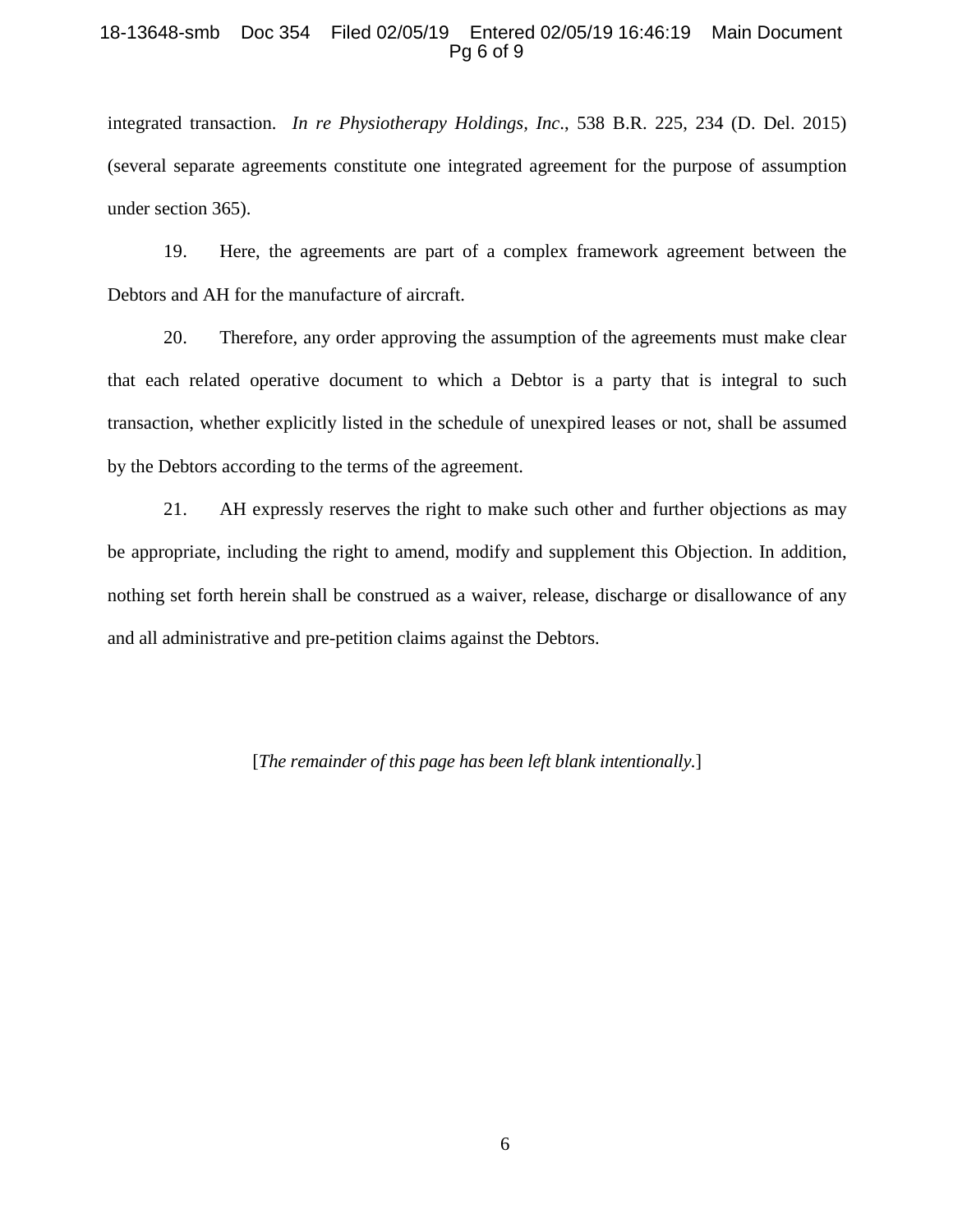### 18-13648-smb Doc 354 Filed 02/05/19 Entered 02/05/19 16:46:19 Main Document Pg 7 of 9

WHEREFORE, AH respectfully request that the Court (i) deny the proposed assumption of the AH agreements unless the Debtors cure all monetary defaults as of the date of assumption and (ii) grant such other and further relief as it deems just and proper.

Dated: February 5, 2019 New York, New York

DENTONS US LLP

By: */s/Lee P. Whidden* Lee P. Whidden 1221 Avenue of the Americas New York, New York 10020 Tel: (212) 768-6700 Fax: (212) 768-6800 Email: lee.whidden@dentons.com

*Attorneys for Airbus Helicopters S.A.S. and Airbus Helicopters Deutschland GmBH*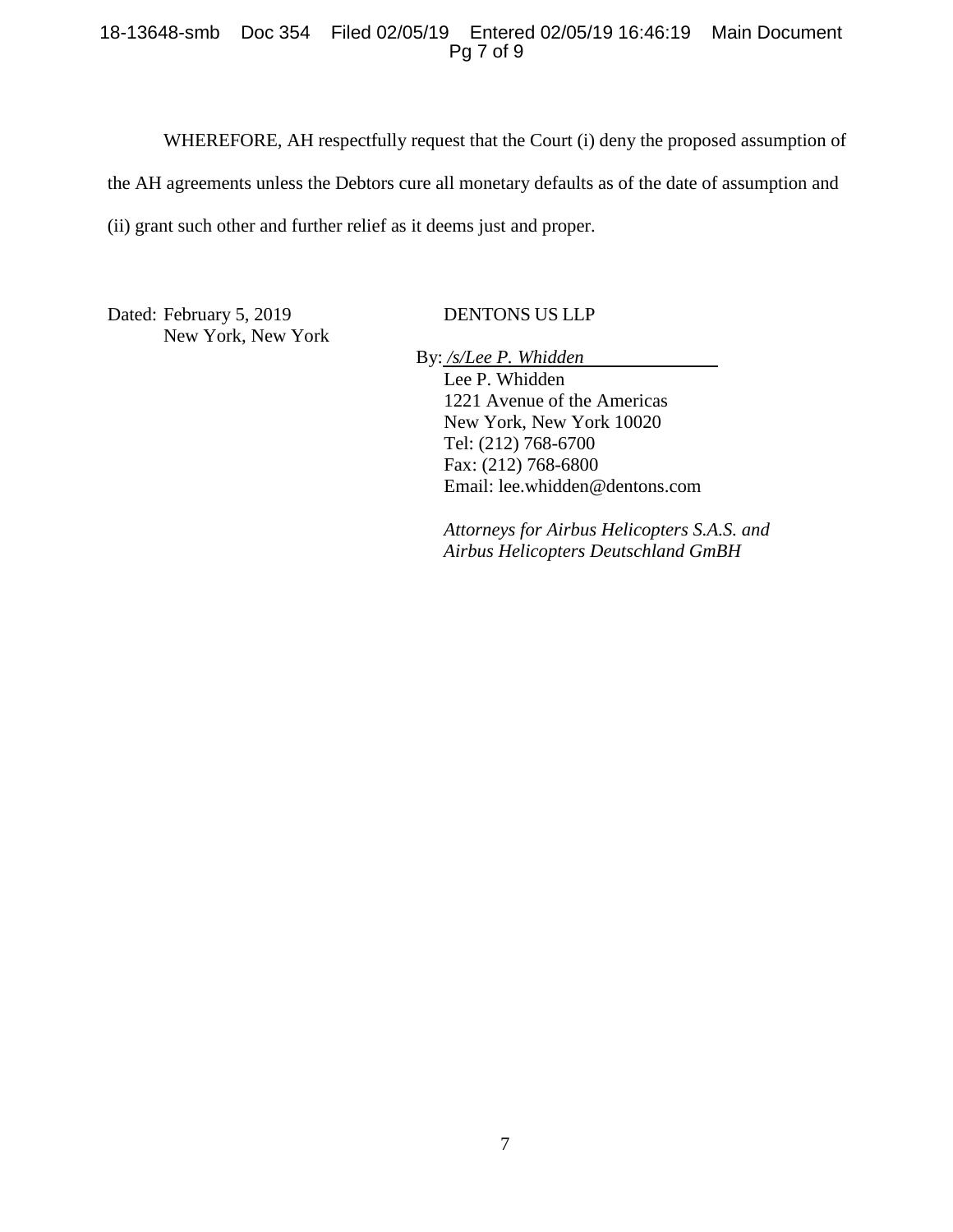# **Exhibit A**